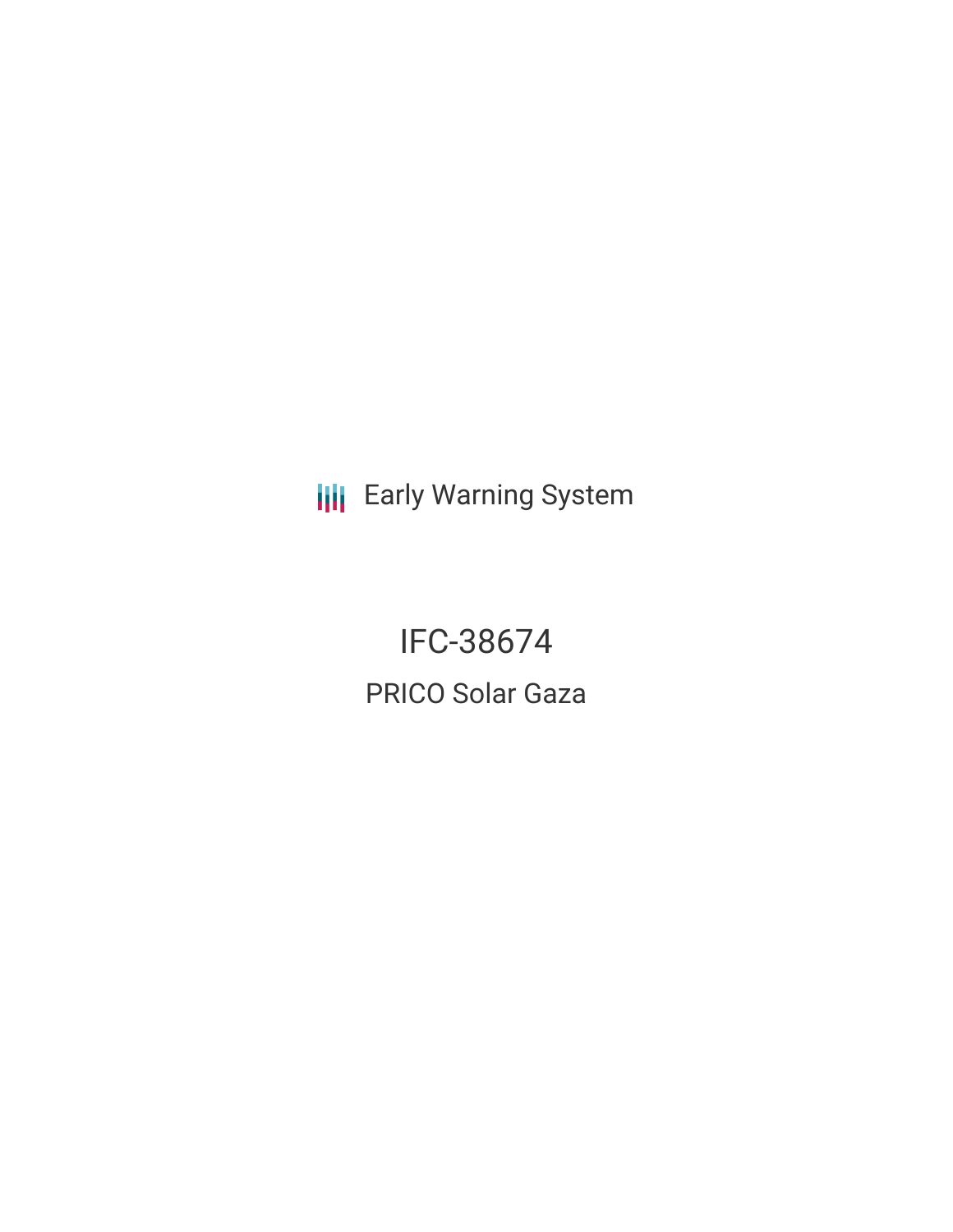| <b>Countries</b>               | Palestine, West Bank, Gaza                         |
|--------------------------------|----------------------------------------------------|
| <b>Specific Location</b>       | GIE, approximately 3 kilometers east of Gaza City. |
| <b>Financial Institutions</b>  | International Finance Corporation (IFC)            |
| <b>Status</b>                  | Proposed                                           |
| <b>Bank Risk Rating</b>        | B                                                  |
| <b>Voting Date</b>             | 2017-07-24                                         |
| <b>Borrower</b>                | PRICO FOR OPERATION AND MAINTENANCE LTD            |
| <b>Sectors</b>                 | Energy                                             |
| <b>Investment Amount (USD)</b> | $$8.00$ million                                    |
| <b>Project Cost (USD)</b>      | \$12.00 million                                    |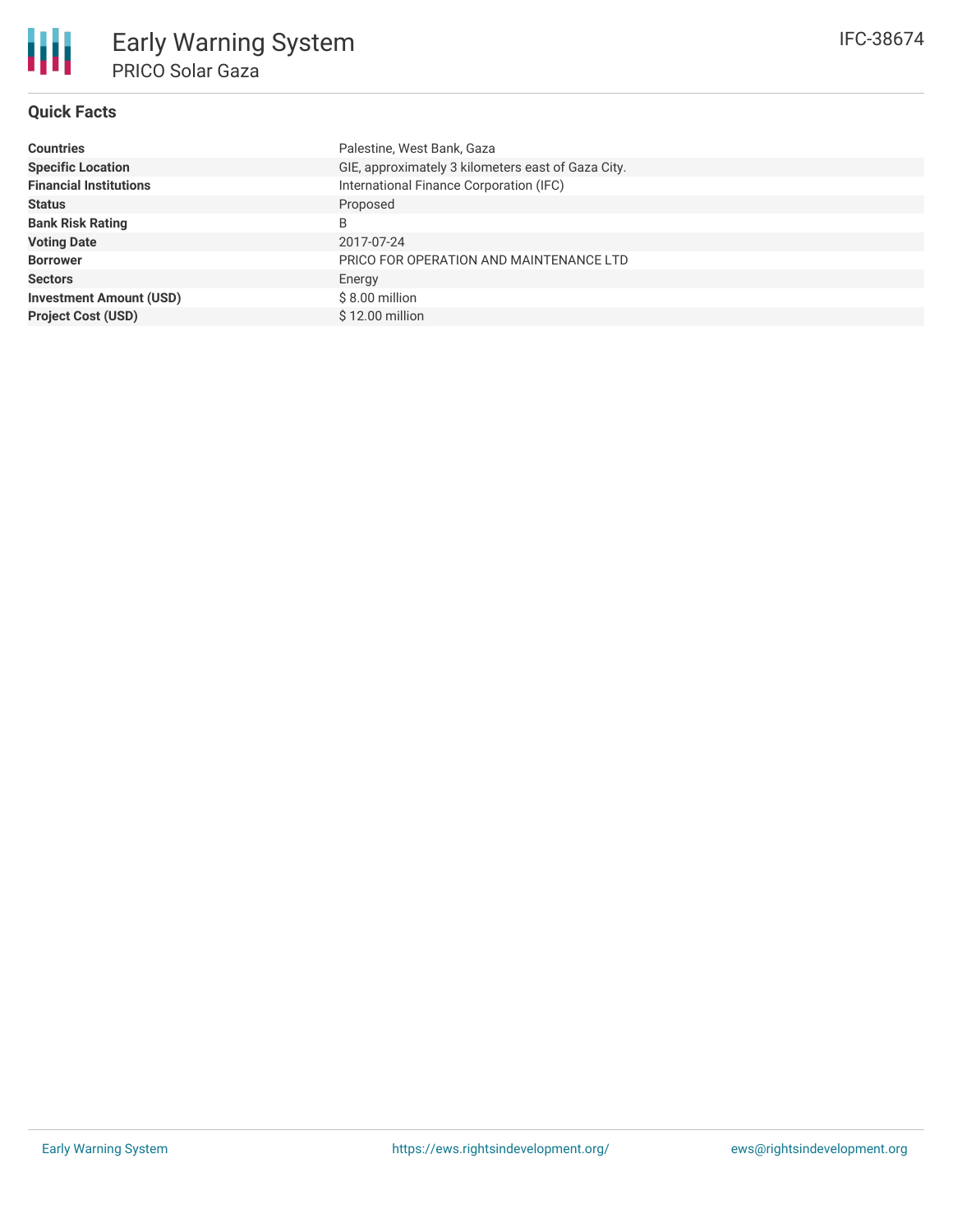

The proposed investment is for the financing of a 7 megawatt peak rooftop photovoltaic ("PV") solar energy project to provide the Gaza Industrial Estate ("GIE") with a source of domestic power generation (the "Project"). The project will be developed by two special vehicles, one based in the West Bank and one in Gaza, to attend to the various aspects of the financing and operation of the project. The two special vehicles are wholly owned subsidiaries of the Palestine Real Estate Investment Company ("PRICO or the "Client"). PRICO is a company organized under the laws in force in the West Bank Palestinian Territories.The project is expected to provide up to 80 percent of expected electricity needs of GIE at a price substantially lower than the alternatives. GIE is connected to the grid and will enter under a net metering agreement with local distribution company Gaza Electricity Distribution Company (GEDCO). This project is proposed as an integrated World Bank-IFC investment

with the World Bank providing investment co-financing for an expected 10 percent of the project costs through its "Finance for Jobs" (F4J) Series of Projects (SOP). The project is expected to help alleviate the ongoing electricity shortage in Gaza, which has electricity availability averaging only 8 hours a day.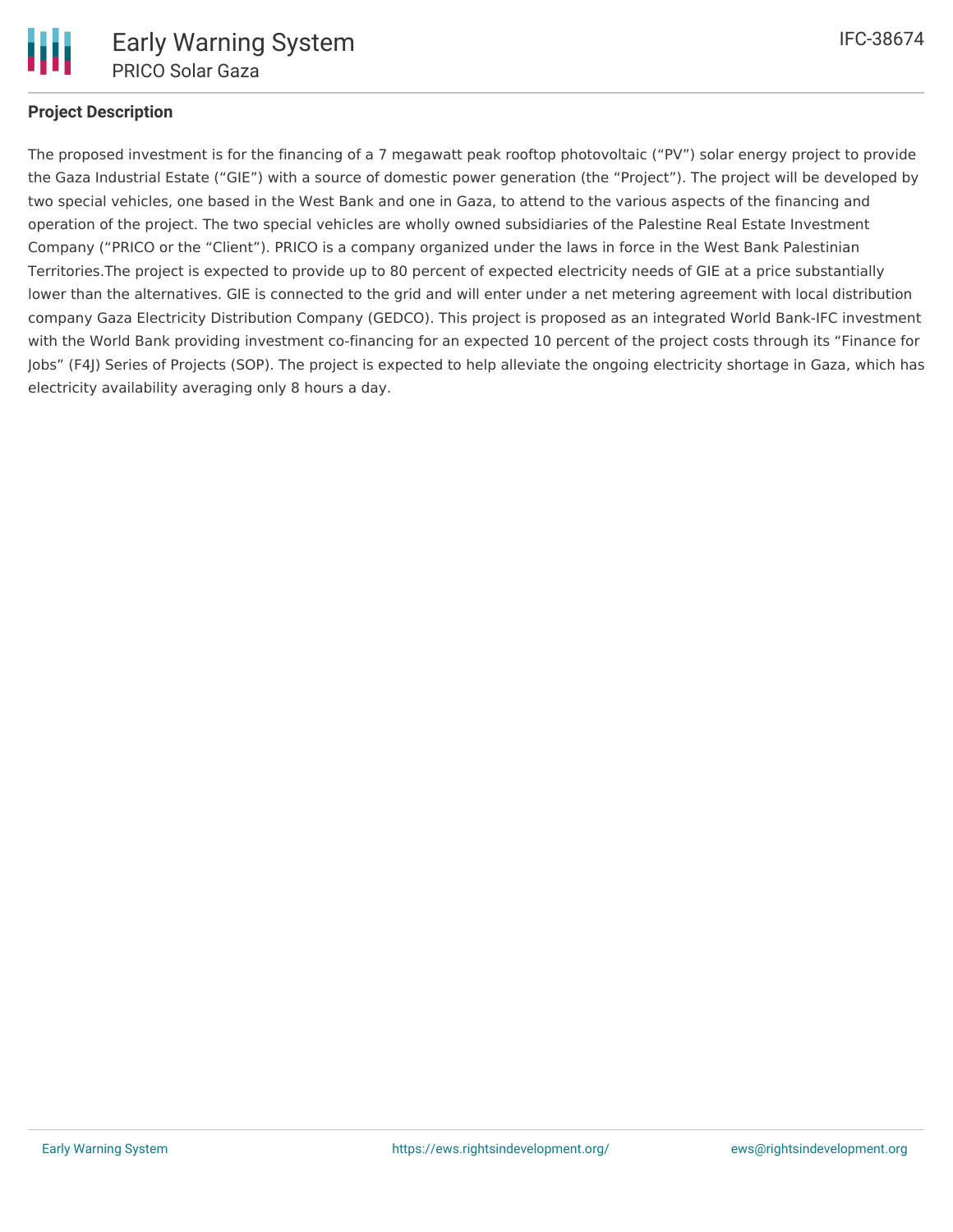## **Investment Description**

• International Finance Corporation (IFC)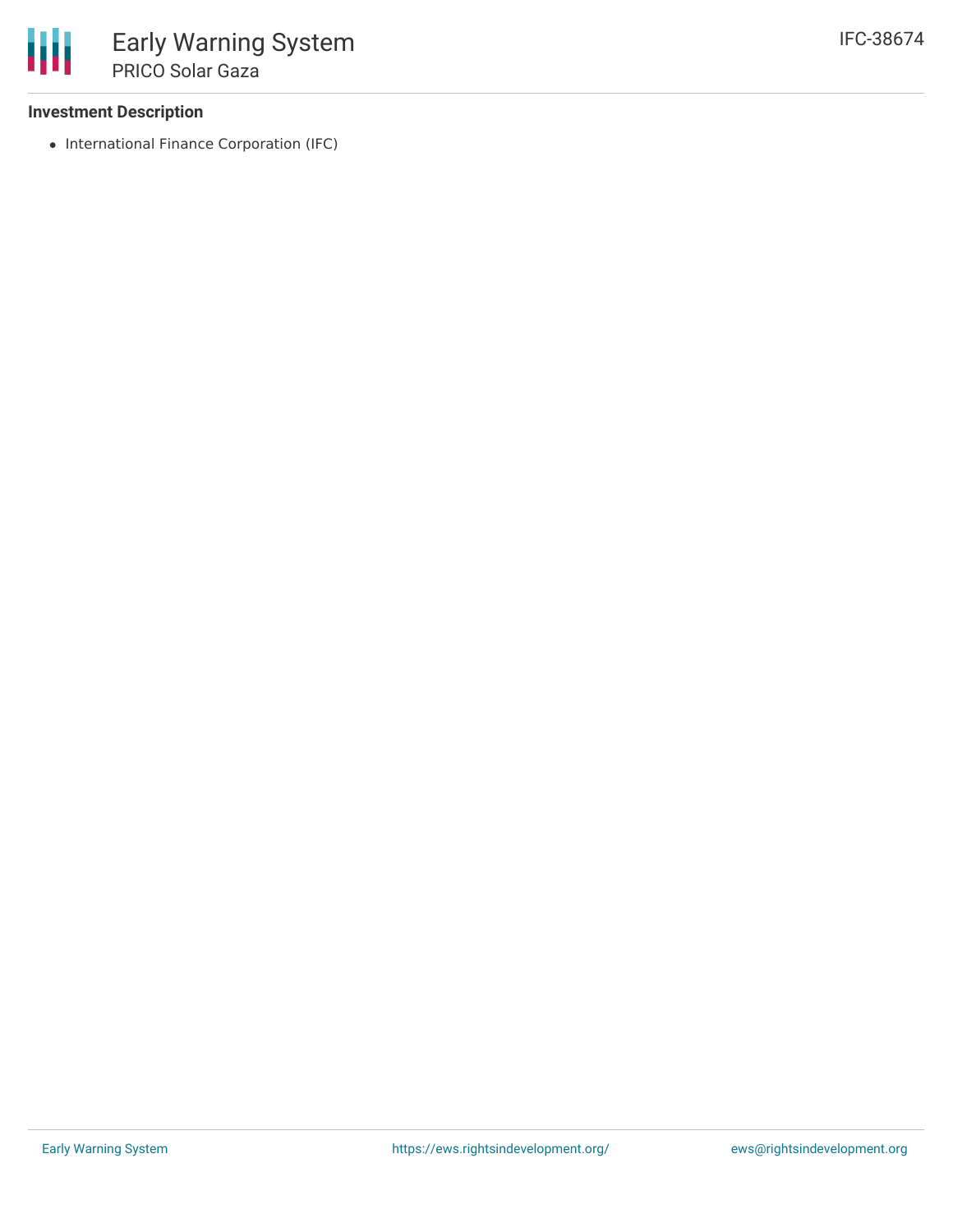## **Contact Information**

Palestine Real Estate Investment Company Mohammad Alterawi Head of Infrastructure and Renewable Energy Department 00970 2 296 0506 m.terawi@prico.ps Almasyoun, PADICO House, 4th Floor, Ramallah www.prico.ps

#### ACCOUNTABILITY MECHANISM OF IFC

The Compliance Advisor Ombudsman (CAO) is the independent complaint mechanism and fact-finding body for people who believe they are likely to be, or have been, adversely affected by an IFC or MIGA- financed project. If you submit a complaint to the CAO, they may assist you in resolving a dispute with the company and/or investigate to assess whether the IFC is following its own policies and procedures for preventing harm to people or the environment. If you want to submit a complaint electronically, you can email the CAO at CAO@worldbankgroup.org. You can learn more about the CAO and how to file a complaint at http://www.cao-ombudsman.org/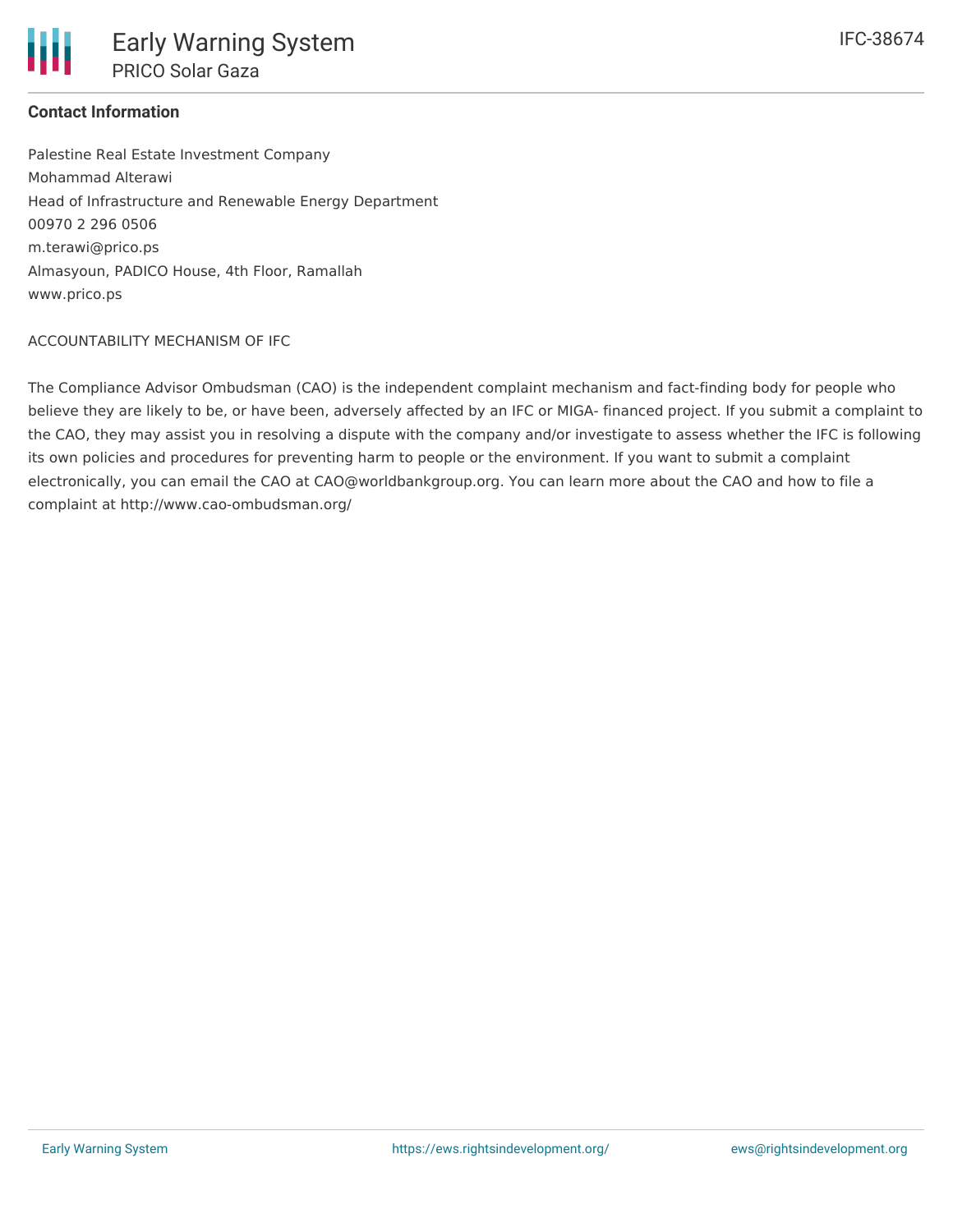### **Bank Documents**

• Project [Information](https://disclosures.ifc.org/#/projectDetail/SII/38674)